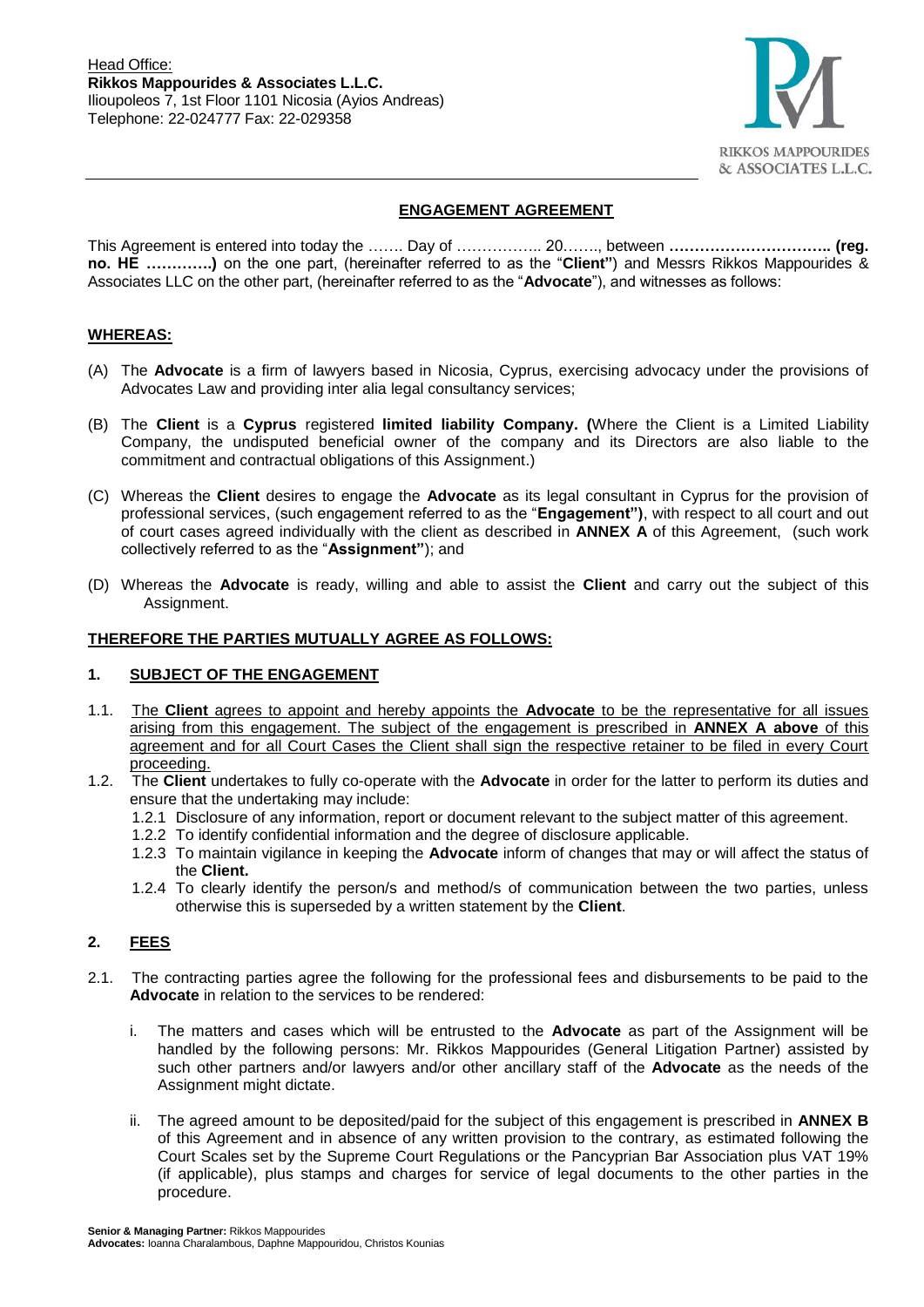- iii. All fees that are chargeable with VAT (if applicable) under the law shall be so charged.
- iv. Except if otherwise provided in **ANNEX B** of this Agreement, on signing this Assignment the cost of litigation and consultancy will be settled on a one year basis against invoices issued by the Lawyer to the client as part of their certification cost. In the termination of the said period the accounts will be settled and the agreement will be valid for the expenses relating to the following up period of one year.

### **3. LIMITED LIABILITY**

- 3.1. The liability of the **Advocate** for malpractice in the case of negligence is limited to €350000; liability for indirect and consequential damage is excluded. Notwithstanding the foregoing, the full liability of the **Advocate** for willful misconduct or fraud remains unaffected.
- 3.2. In the event that the **Advocate's** malpractice has only been the contributing cause of damage, the **Advocate** is only liable to the degree of its negligence in relation to the other causes of the damage and the above figure of maximum liability will be reduced accordingly. This applies in particular in all cases of joint engagement with other Lawyers, tax **Advocates**, auditors, Medical Doctors or other professionals.
- 3.3. If further liability coverage is desired, special liability insurance with a higher amount of coverage can be arranged on specific instruction by the **Client** and on their own expense.

## **4. CONFIDENTIALITY**

- 4.1. The **Advocate** undertakes and is obligated by professional law that where he is in possession of the information about the **Client** that is by its nature or by Law confidential, or is designated as such by the **Client** (whether in writing or orally, or by filling the questioner known as "**KNOW your Client**" which is hereby attached as **ANNEX C**), including this Engagement Agreement, (the "**Confidential Information**"), (i) keep it confidential and in particular:
	- a) keep all documents and other material bearing or incorporating any of the Confidential Information safe and separate from all other documents and materials
	- b) keep a written record of all copies or reproductions of any Confidential Information specifying when and by whom they were taken and to whom they have been sent (if anyone). Such record shall be available for inspection by the **Client** upon giving the **Advocate** 3 working days' notice in writing; and
	- c) exercise in relation to the Confidential Information, no lesser security measures and degree of care than those which the Advocate apply to his own confidential information (and which he warrants as providing adequate protection against any unauthorized disclosure, copying or use)
	- (ii) use it only in connection with Assignment; and
	- (iii) not to disclose it to any other person without the **Client's** prior written consent.

These undertakings will not apply to any information that otherwise becomes generally publicly available through the Court or by any other means, was possessed prior to the commencement of the Services (or prior to being designated as Confidential Information), is lawfully acquired from a third party who is under no obligation of confidentiality or information which is or has been independently developed by the recipient.

- 4.2. In the event that the **Advocate** is requested or required (by Interrogatories, Orders, or any kind of Requests for disclosure of information or documents, subpoena, civil investigative demand or similar process) to disclose any Confidential Information provided by the **Client** or any of its representatives, the **Advocate** undertakes that it will provide the **Client** with prompt notice of such request so that the **Client** may seek an appropriate protective order and/or waive the compliance of the **Advocate** with the confidentiality undertakings. The **Client** shall be deemed to have waived such undertakings in the event of any Court order for the disclosure of any Confidential Information disobedience with which would result in contempt or other proceedings being taken against the **Advocate** and/or its officers, employees or representatives.
- 4.3. The **Advocate** at any time upon the request of the **Client,** shall, upon payment of all outstanding fees related to the issue to which any document relates, at the instruction and option of the **Client**, return or to destroy any document including copies, summaries, notes, photographs, reports, computerized recorded data or other media for storage of information and any duplicates thereof containing **Confidential Information**. Provided that the **Advocate** may retain any document required by law to be retained by the **Advocate** or applicable rule or regulation in force or legal compliance.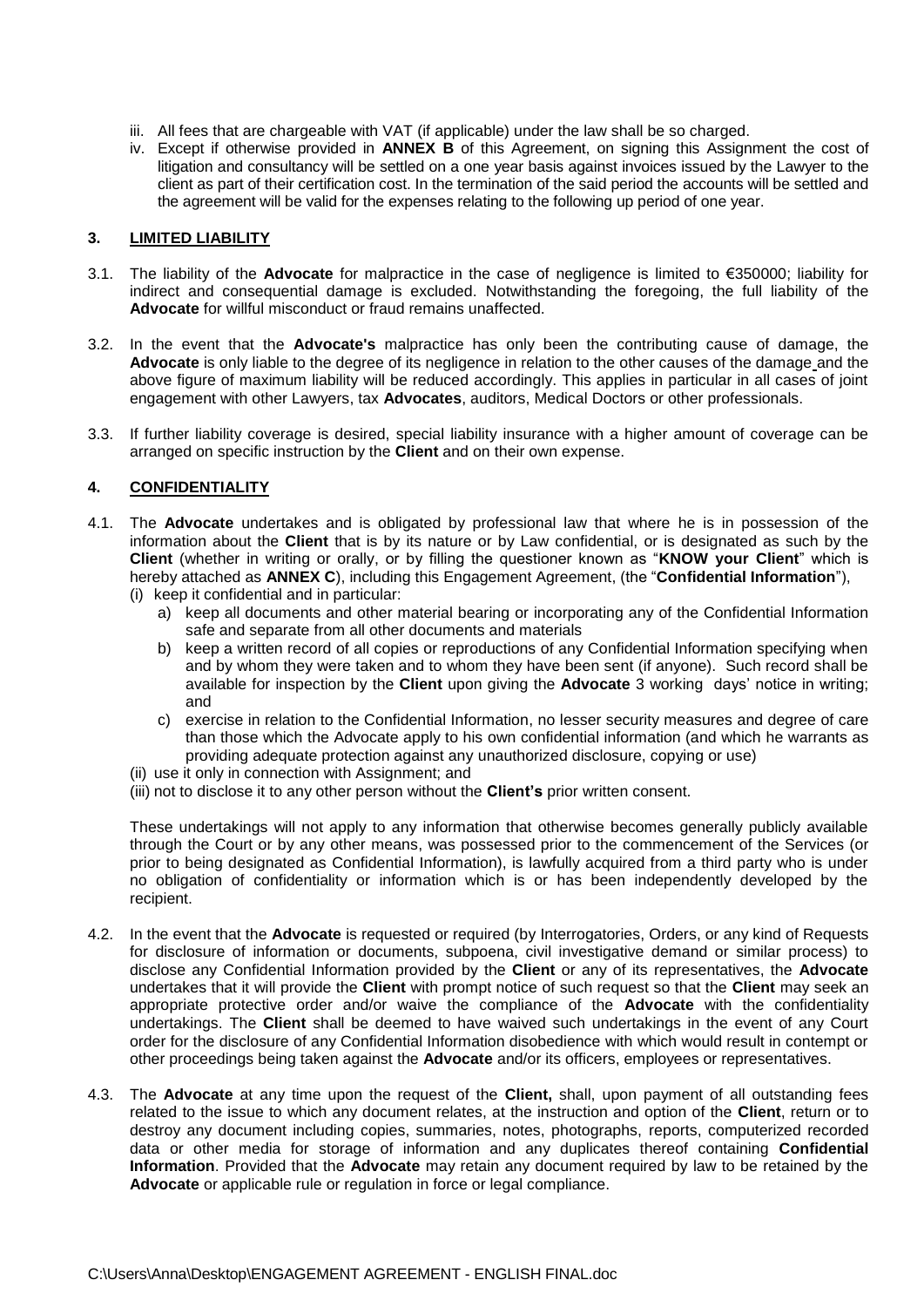- 4.4. The **Advocate** due to the enforcement of the General Data Protection Regulation (GDPR) 2016 for Natural Persons and the obligation to follow this strictly, attaches as **ANNEX C** hereto the Private Policy of the Company which is an integral part of this agreement.
- **5. COMMENCEMENT AND DURATION OF THE ENGAGEMENT**
- 5.1. The Engagement commences on signing hereof and is concluded on completion of the Assignment.
- 5.2. The Engagement Agreement also may apply to future engagements/mandates provided no other written agreements are entered into.
- 5.3. The Engagement ends by written termination by any one of the contracting parties. Termination can take effect without cause by the said written notice. The written Notice has to be given at least 15 working days prior to the desire termination.
- 5.4. In the event of termination by either party then:
	- i. the **Advocate** undertakes to render to the **Client** its final analytical statement of fees and expenses for all services rendered and the **Client** is obliged to pay within 30 calendar days.
	- ii. Upon payment of all outstanding legal fees and disbursements the **Advocate** undertakes on request to deliver to the **Client** copies/originals of all documents and support documentation relating to the Assignment.

### **6. CONFLICT OF INTEREST**

- 6.1. As an attorney, the **Advocate** will not represent parties with conflicting interests. Noncompliance with the prohibition of representation of conflicting interests is a disciplinary offence.
- 6.2. To avoid a conflict of interests the **Advocate** will regularly conduct conflicts verification compliance. For these purposes the **Client** is obligated during the engagement to notify to the **Advocate** all persons/entities that are or may become involved in this matter as well as persons/entities affiliated to those other involved or potentially involved parties (such as parent corporations, subsidiaries, managing directors or family members).

#### **7. MISCELLANEOUS**

- 7.1. All amendments and supplements to this Engagement Agreement, including a change of this provision, shall be in writing to become effective.
- 7.2. This Engagement Agreement is covered by Cyprus Law and the Cyprus Courts shall have exclusive jurisdiction for the adjudication of any difference or dispute arising from the performance and/or termination of the present agreement and/or with regard to any matter concerning the subject matter of this agreement and/or the provision of the services postulated hereunder.
- 7.3. If any provision of this Engagement Agreement is or becomes ineffective, the remainder of this Engagement Agreement will remain in effect. The ineffective provision is to be replaced or completed by a provision which - in accordance with Cyprus law - best reflects the contractually desired and commercially reasonable arrangement and result. This applies respectively for possible omissions in this Engagement Agreement.
- 7.4. Any notice required to be sent as per the terms of the present Agreement shall be in writing and shall be sent by fax or email and courier to the following address of the contacting parties:

#### **THE ADVOCATE**

Rikkos Mappourides and Associates L.L.C 7 Ilioupoleos street, 1st Floor, 1101 Nicosia (Ayios Andreas) Tel: 00357-22024777 Fax: 00357-22029358

# **THE Client**

 Name of Company: ……………………….. Address: ……………………….